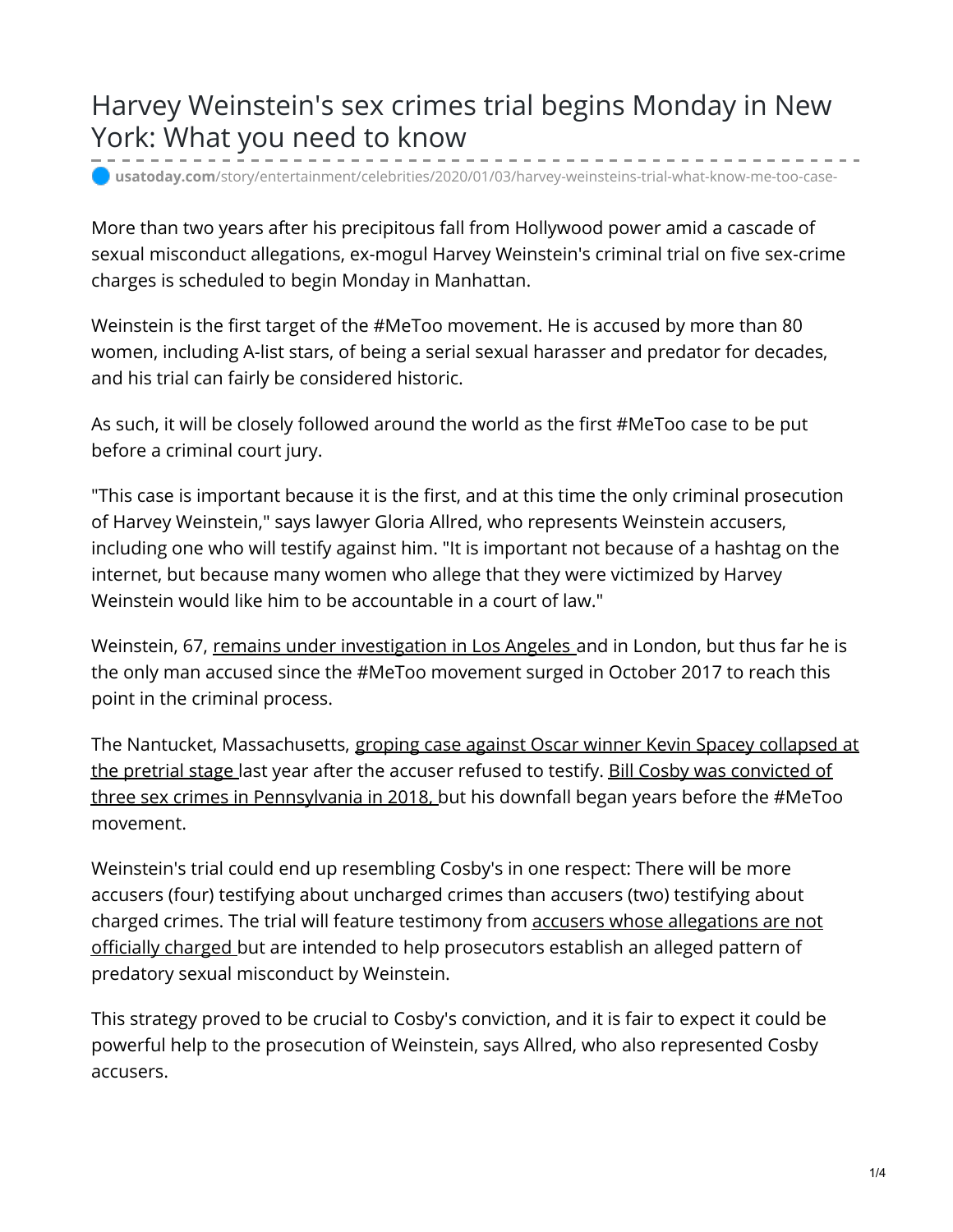Weinstein, who was [charged](https://www.usatoday.com/story/life/people/2018/05/25/harvey-weinstein-turns-himself-faces-charges/643740002/) in May 2018, has pleaded not guilty to all the charges and has been free on \$1 million bail [\(recently](https://www.usatoday.com/story/entertainment/celebrities/2019/12/11/harvey-weinsteins-bail-increased-5-m-over-ankle-monitor-tampering-allegations/4397023002/) raised to \$5 million). He has denied all allegations of non-consensual sex.

"This is not trivial, and not as simple as 'activists' versus Weinstein, and the only issues that should be relevant beginning Monday are those involved with the criminal charges if due process still matters to (the media) and to the public at large," says Juda Engelmayer, a spokesman for Weinstein's legal team. "Mr. Weinstein has always maintained that he has never been in a non-consensual physical relationship with anyone."

Here's what to expect at his trial:

#### What are the charges against Weinstein?

He is accused of five sex crimes, including rape and sexual assault, against two women, as yet unnamed, in two encounters dating to 2013 and 2006. Prosecutors have added a "predatory" label to the encounters, which under New York law allows for a longer prison sentence if convicted.

If he is convicted, Weinstein could get a life sentence.

### How long is the trial expected to last?

Up to two months, before Judge James Burke. The trial will not be televised.

### Who are the lawyers?

For the Manhattan District Attorney's office, the lead prosecutor is Assistant District Attorney Joan Illuzzi. Her office had no comment on the opening of the trial.

For Weinstein, the defense team is led by Chicago lawyers Donna Rotunno and Damon Cheronis and New York lawyer Arthur Aidala.

# What will happen first?

Jury selection will begin and could take some time. "It could last anywhere from two to three weeks and yes, it will be crucial," Allred says.

Weinstein's lawyers have already [complained](https://www.usatoday.com/story/entertainment/celebrities/2019/10/03/harvey-weinstein-metoo-case-mogul-loses-bid-move-trial-out-nyc/3855420002/) in court documents that the jury pool is tainted by pretrial publicity, even though a judge denied their effort to get the case moved out of Manhattan.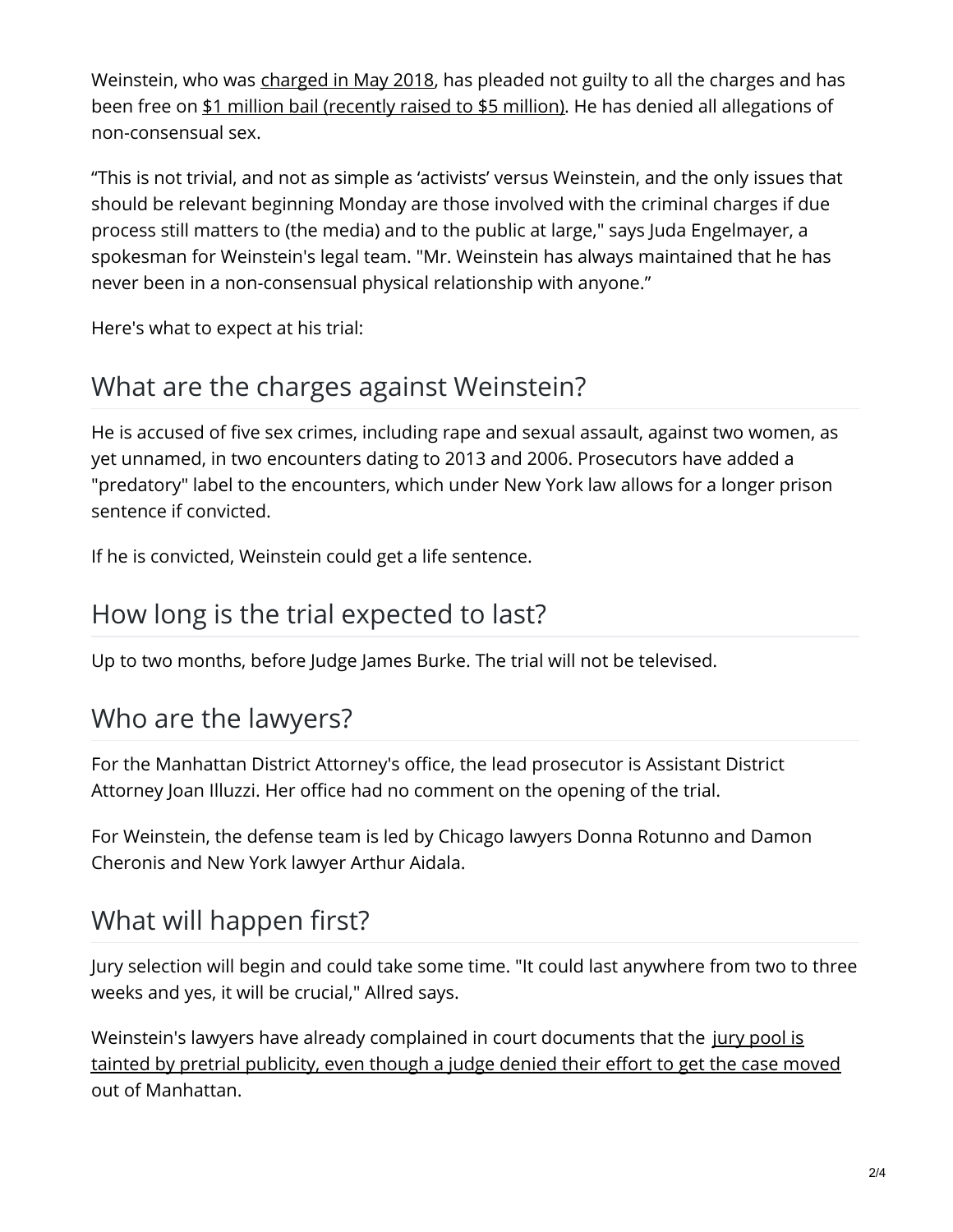"If it spills over into the next week, it is going very slowly and a lot of prospective jurors will have indicated they already made up their minds," says Alan Tuerkheimer, a jury selection expert in Chicago who has been watching the case.

# Who is expected to testify?

The two women whose accusations form the basis of the five charges are expected to take the stand. One woman says Weinstein raped her in a Manhattan hotel room in 2013.

The other woman says Weinstein performed a forcible sex act on her in his Manhattan apartment in 2006. She is Mimi Haleyi, who went public with her [allegation](https://www.usatoday.com/story/life/people/2017/10/27/weinstein-scandal-complete-list-accusers/804663001/) in October 2017 at a news conference in New York with her lawyer, Allred.

Also expected to testify is former "The [Sopranos"](https://www.usatoday.com/story/entertainment/celebrities/2019/08/26/harvey-weinstein-arraigned-annabella-sciorra-sex-crimes-case-new-york/2087081001/) star Annabella Sciorra, 59, who alleges Weinstein raped her in her Manhattan apartment in the winter of 1993-94.

Weinstein is not charged in connection with Sciorra's accusation. Instead, her testimony is intended to help prosecutors meet their burden of proving "predatory" sexual assault – meaning that at least two women were allegedly assaulted by the defendant.

Additionally, there will be three witnesses, who will be called to testify about alleged "prior bad acts." These witnesses are intended to strengthen the prosecution's case.

In August, Judge Burke held a [closed-door](https://www.usatoday.com/story/life/2019/04/26/harvey-weinstein-sex-crimes-case-public-media-court-high-stakes/3542755002/) pretrial hearing barring the media at the behest of both prosecutors and the defense to keep the identities of the accusers and the details of their stories from tainting the potential jury pool.

Eventually, Burke agreed to allow three such [accusers](https://www.cnn.com/2019/08/26/us/harvey-weinstein-arraignment-trial/index.html) to testify. According to a court document, Jane Doe 1 says she was assaulted in the spring of 2004 at a hotel near Park Avenue in New York. Jane Doe 2 says she was assaulted between May and July 2005 at an address where Weinstein lived in New York. And Jane Doe 3 says her encounter occurred on Feb. 19, 2013, at a hotel in Beverly Hills, according to the document.

The Jane Doe 2 witness is represented by attorney Douglas Wigdor, who says his client came forward to the district attorney's office to detail her 2005 encounter with Weinstein because "it's the right thing to do."

"She has no other motivations than to hold Weinstein accountable for what he did to her and other women," Wigdor told USA TODAY.

Will any A-list stars who have accused Weinstein of sexual misconduct testify?